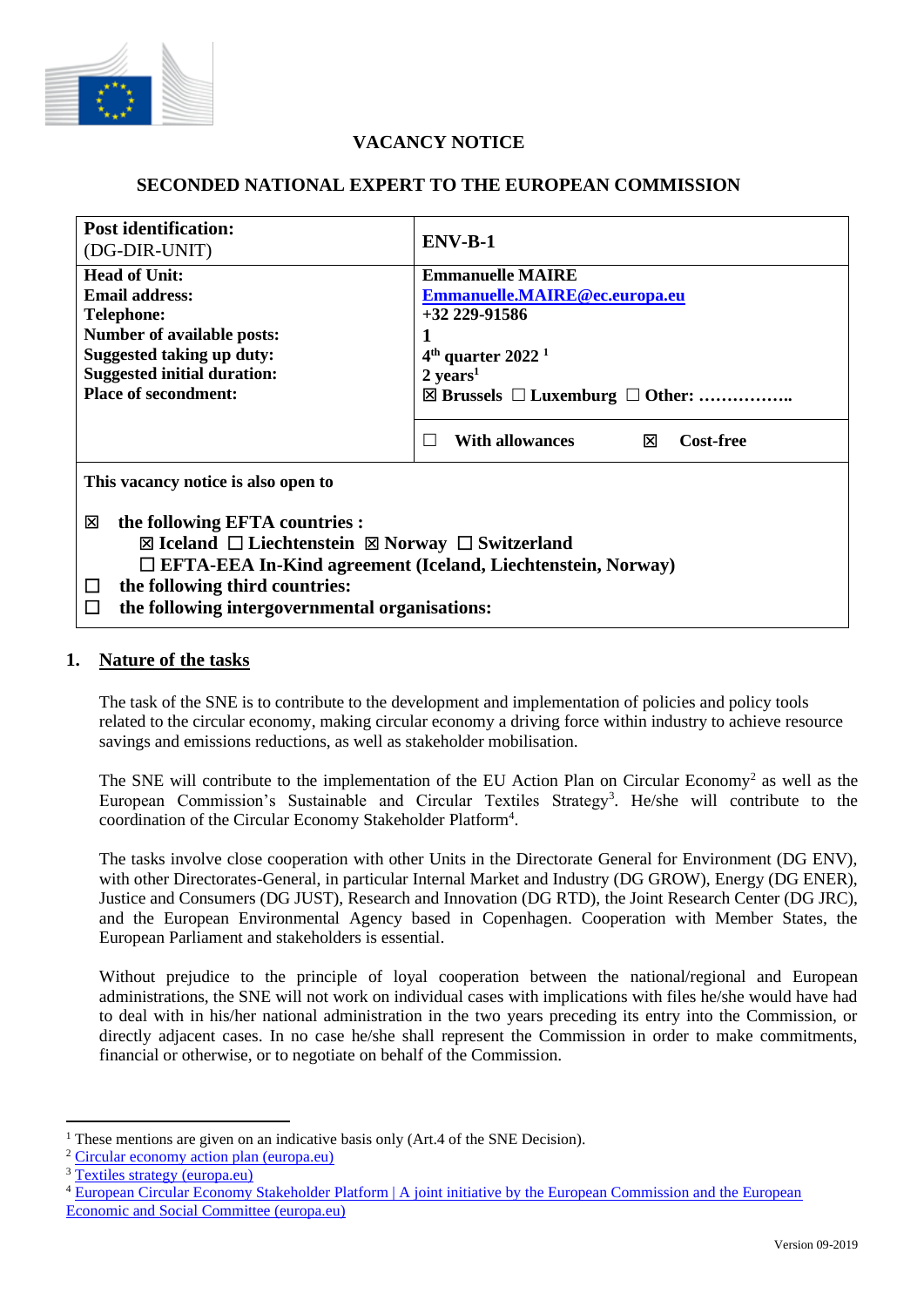#### POLICY DEVELOPMENT

Under the supervision of a Commission official, the SNE will contribute to the development and conceptualization of policies and tools related to the circular economy, with a special focus on climate change and biodiversity. He/she will contribute effectively to the achievement of the overall objectives of the DG, the Directorate, as well as the Unit as defined in the Annual Management Plan. He/she will contribute to the drafting of briefings, presentation and correspondence on issues related to circular economy.

#### POLICY COORDINATION

Under the supervision of a Commission official, the SNE will implement, ensure and monitor the proper implementation of the EU Action Plan on Circular Economy, in particular in relation to climate change and biodiversity protection. He/she will implement, ensure and monitor the proper implementation of the European Commission's Sustainable and Circular Textiles Strategy. The SNE will participate in advisory, management and or regulatory committees, working groups and any other ad-hoc groups.

#### EXTERNAL COMMUNICATION (general)

Under the supervision of a Commission official, the SNE will contribute to the definition, coordination and implementation of a stakeholder engagement strategy in the Circular Economy Stakeholder Platform. He/she will ensure synergies of the communication strategy on circular economy with other tools managed by the Unit (e.g. EU Ecolabel). He/she will assist administrators on the communication contracts of the unit as well as establish and maintain regular contacts and exchanges, including the organisation of meetings with other European Institutions, Member States, public and or private international organisations, research institutions, environment and civil society organisations in order to promote Circular Economy tools.

#### INTER-SERVICE COORDINATION AND CONSULTATION

Under the supervision of a Commission official, the SNE will co-ordinate with associated services to guarantee that the position of all interested parties is transmitted to the Commission before a decision is taken. He/she will co-ordinate and / or respond to inter-service consultations to secure coherence with the policy areas dealt with by the unit. Also he/she will defend the position of DG ENV during inter-service consultations and meetings.

### **2. Main qualifications**

### **a) Eligibility criteria**

The following eligibility criteria must be fulfilled by the candidate in order to be seconded to the Commission. Consequently, the candidate who does not fulfil all of these criteria will be automatically eliminated from the selection process.

- Professional experience: at least three years of professional experience in administrative, legal, scientific, technical, advisory or supervisory functions which are equivalent to those of function group AD;
- Seniority: candidates must have at least one year seniority with their employer, that means having worked for an eligible employer as described in Art. 1 of the SNE decision on a permanent or contract basis for at least one year before the secondment;
- Linguistic skills: thorough knowledge of one of the EU languages and a satisfactory knowledge of another EU language to the extent necessary for the performance of the duties. SNE from a third country must produce evidence of a thorough knowledge of one EU language necessary for the performance of his duties.

#### **b) Selection criteria**

Diploma

- university degree or
- professional training or professional experience of an equivalent level

in the field(s) : public policies with a political, economic, legal or environmental background.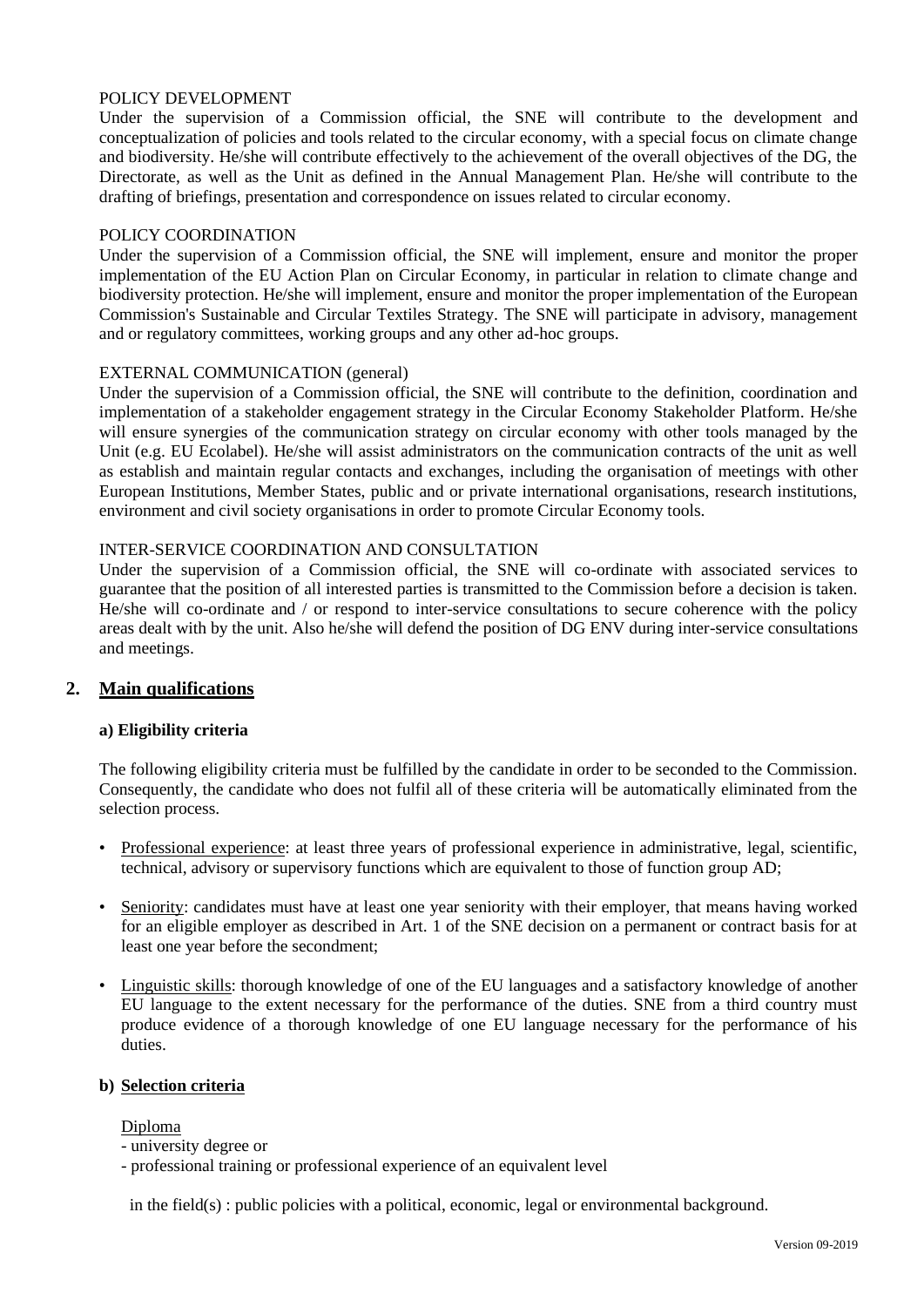# Professional experience

### Job-related experience: at least 2 years.

The candidate should have experience with the development and implementation of policies in the field of environment or natural resources, preferably on circular economy. The candidate should have a good knowledge and professional experience of the European Union institutions.

# Language(s) necessary for the performance of duties

English B1.

# **3. Submission of applications and selection procedure**

Candidates should send their application according to the **Europass CV format**  [\(http://europass.cedefop.europa.eu/en/documents/curriculum-vitae\)](http://europass.cedefop.europa.eu/en/documents/curriculum-vitae) in English, French or German **only to the Permanent Representation / Diplomatic Mission to the EU of their country**, which will forward it to the competent services of the Commission within the deadline fixed by the latter. The CV must mention the date of birth and the nationality of the candidate. **Not respecting this procedure or deadlines will automatically invalidate the application.**

Candidates are asked not to add any other documents (such as copy of passport, copy of degrees or certificate of professional experience, etc.). If necessary, these will be requested at a later stage. Candidates will be informed of the follow-up of their application by the unit concerned.

# **4. Conditions of the secondment**

The secondment will be governed by the **Commission Decision C(2008)6866 of 12/11/2008** laying down rules on the secondment to the Commission of national experts and national experts in professional training (SNE Decision).

The SNE will remain employed and remunerated by his/her employer during the secondment. He/she will equally remain covered by the national social security system.

Unless for cost-free SNE, allowances may be granted by the Commission to SNE fulfilling the conditions provided for in Art. 17 of the SNE decision.

During the secondment, SNE are subject to confidentiality, loyalty and absence of conflict of interest obligations, as provided for in Art. 6 and 7 of the SNE Decision.

If any document is inexact, incomplete or missing, the application may be cancelled.

Staff posted in a **European Union Delegation** are required to have a security clearance (up to SECRET UE/EU SECRET level according to Commission Decision (EU, Euratom) 2015/444 of 13 March 2015, OJ L 72, 17.03.2015, p. 53).

The selected candidate has the obligation to launch the vetting procedure before getting the secondment confirmation.

# **5. Processing of personal data**

The selection, secondment and termination of the secondment of a national expert requires the Commission (the competent services of DG HR, DG BUDG, PMO and the DG concerned) to process personal data concerning the person to be seconded, under the responsibility of the Head of Unit of DG HR.B.1. The data processing is subject to the SNE Decision as well as the Regulation (EU) 2018/1725.

Data is kept by the competent services for 7 years after the secondment (2 years for not selected experts). You have specific rights as a 'data subject' under Chapter III (Articles 14-25) of Regulation (EU) 2018/1725, in particular the right to access, rectify or erase your personal data and the right to restrict the processing of your personal data. Where applicable, you also have the right to object to the processing or the right to data portability.